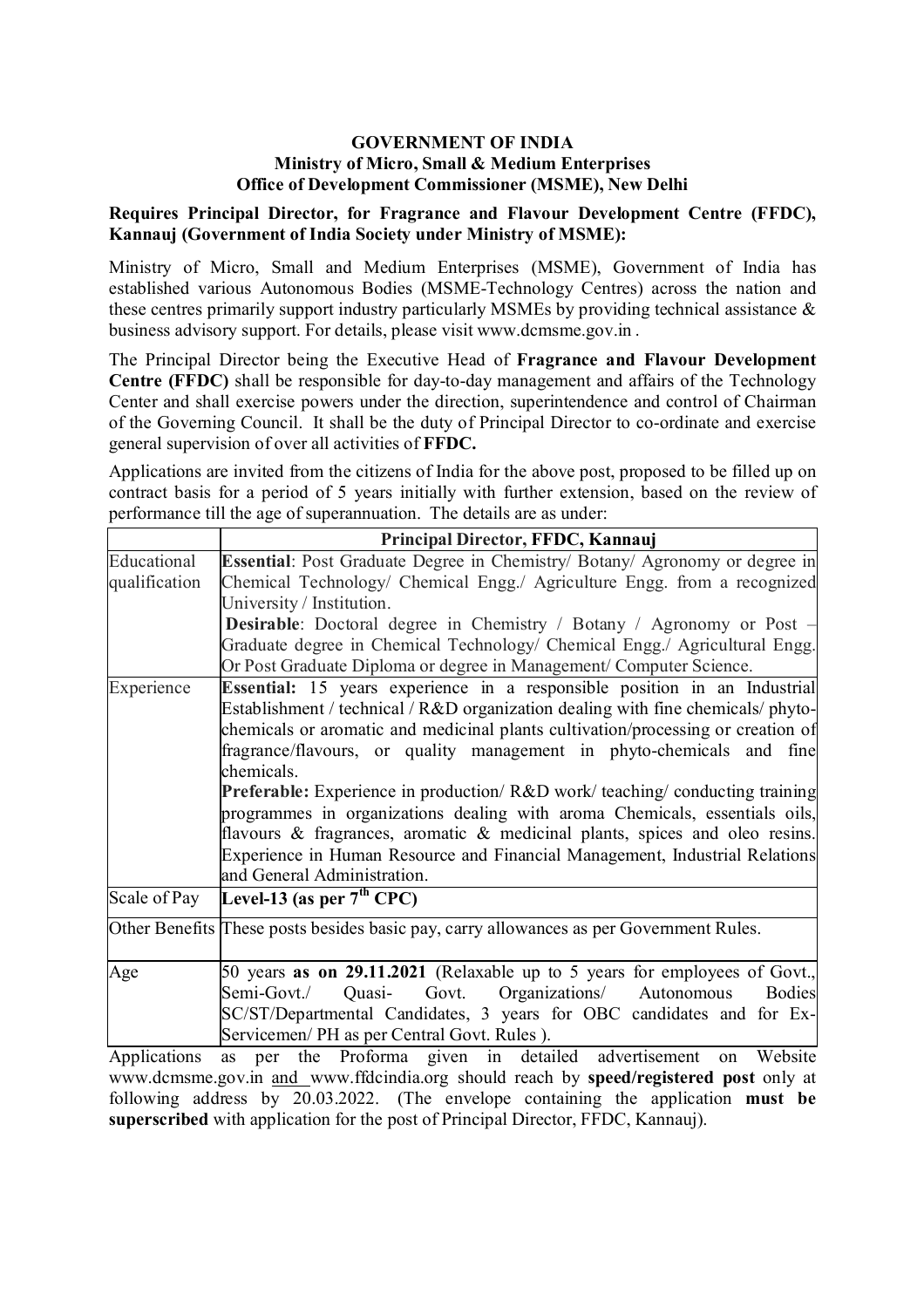# **Additional Development Commissioner (TC), Office of the Development Commissioner (MSME), Room No. 717, 7th Floor, 'A'- Wing, Nirman Bhawan, Maulana Azad Road, New Delhi-110011**

# **The candidates who have already applied in response to the above advertisement need not to apply again.**

Note: The candidates serving in Central/State Govt. or any Govt. Undertaking/Autonomous organizations are required to send their application through proper channel. However, they may send an advance copy to O/o DC (MSME) and produce NOC at the time of interview.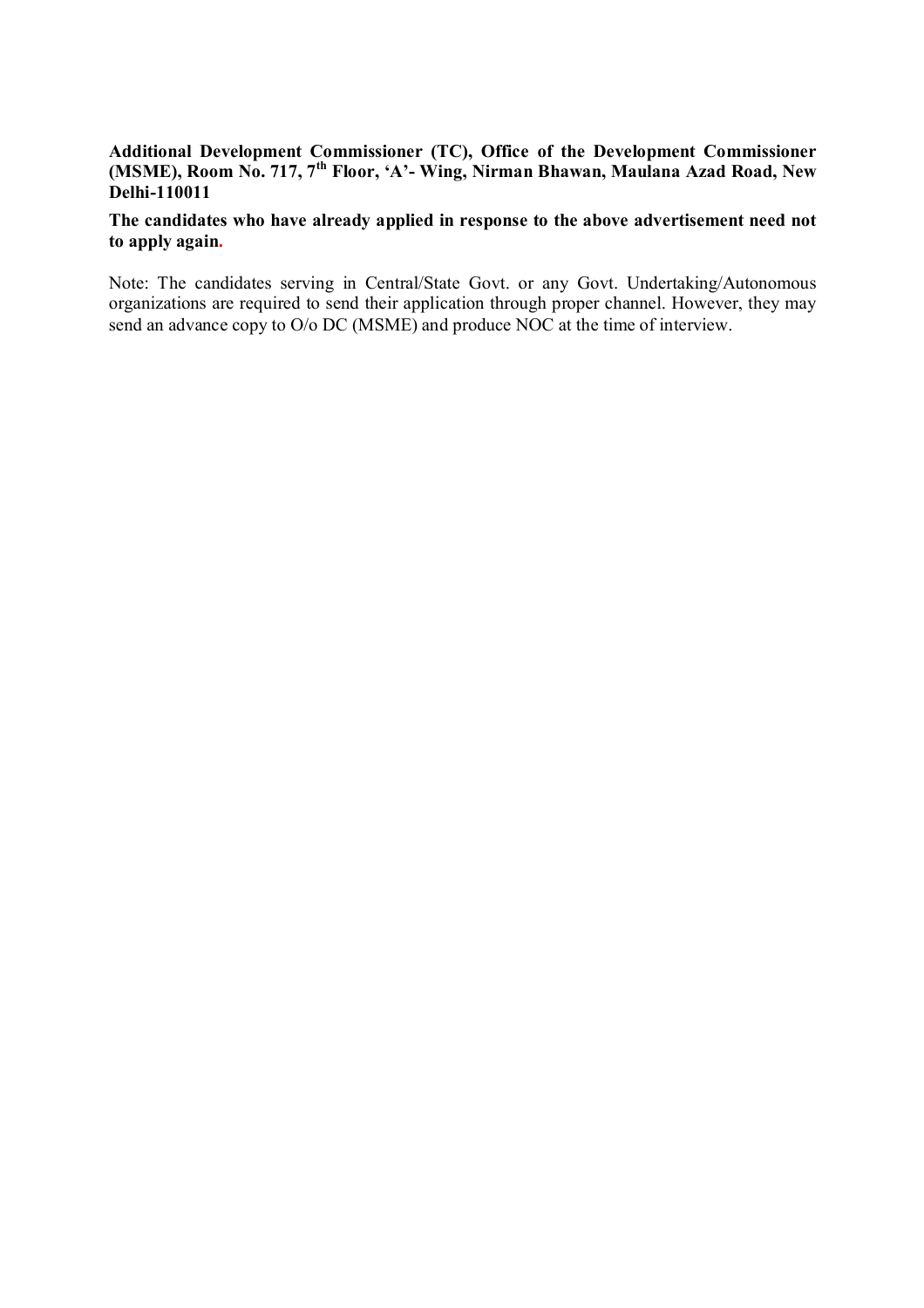# **APPLICATION PROFORMA**

| Name of the Post Applied for:                         |                   |                                                                                           |                            |
|-------------------------------------------------------|-------------------|-------------------------------------------------------------------------------------------|----------------------------|
| Name of the Applicant                                 | $\ddot{\cdot}$    |                                                                                           |                            |
| E-mail address                                        | $\ddot{\cdot}$    |                                                                                           | Passport size              |
| <b>Contact No.</b>                                    | $\ddot{\cdot}$    |                                                                                           | photograph<br>to be pasted |
| <b>Father's Name</b>                                  |                   |                                                                                           |                            |
| <b>Permanent Address</b>                              |                   |                                                                                           |                            |
| <b>Correspondence Address</b><br>$\ddot{\phantom{1}}$ |                   |                                                                                           |                            |
| Date of Birth (DD/MM/YYYY):                           | $-$ -/- -/- - - - |                                                                                           |                            |
| Age (In Years, Months & Days) :                       |                   |                                                                                           |                            |
| Category                                              | :                 | Gen/SC/ST/OBC/PH<br>(copy of relevant certificate to be enclosed in case of SC/ST/OBC/PH) |                            |

**Educational Qualification** (Copies of Relevant certificates/Degrees to be attached)**:** 

**a. Essential (**Starting from Degree Examination onwards**)**

| <b>S. No.</b> | Name of Exam Passed/ Board/ University   Month & Year of   Duration of  <br>Degree | Passing | Programme | <b>Subjects</b> | $\%$ / Division |
|---------------|------------------------------------------------------------------------------------|---------|-----------|-----------------|-----------------|
| . .           |                                                                                    |         |           |                 |                 |
| ⌒             |                                                                                    |         |           |                 |                 |